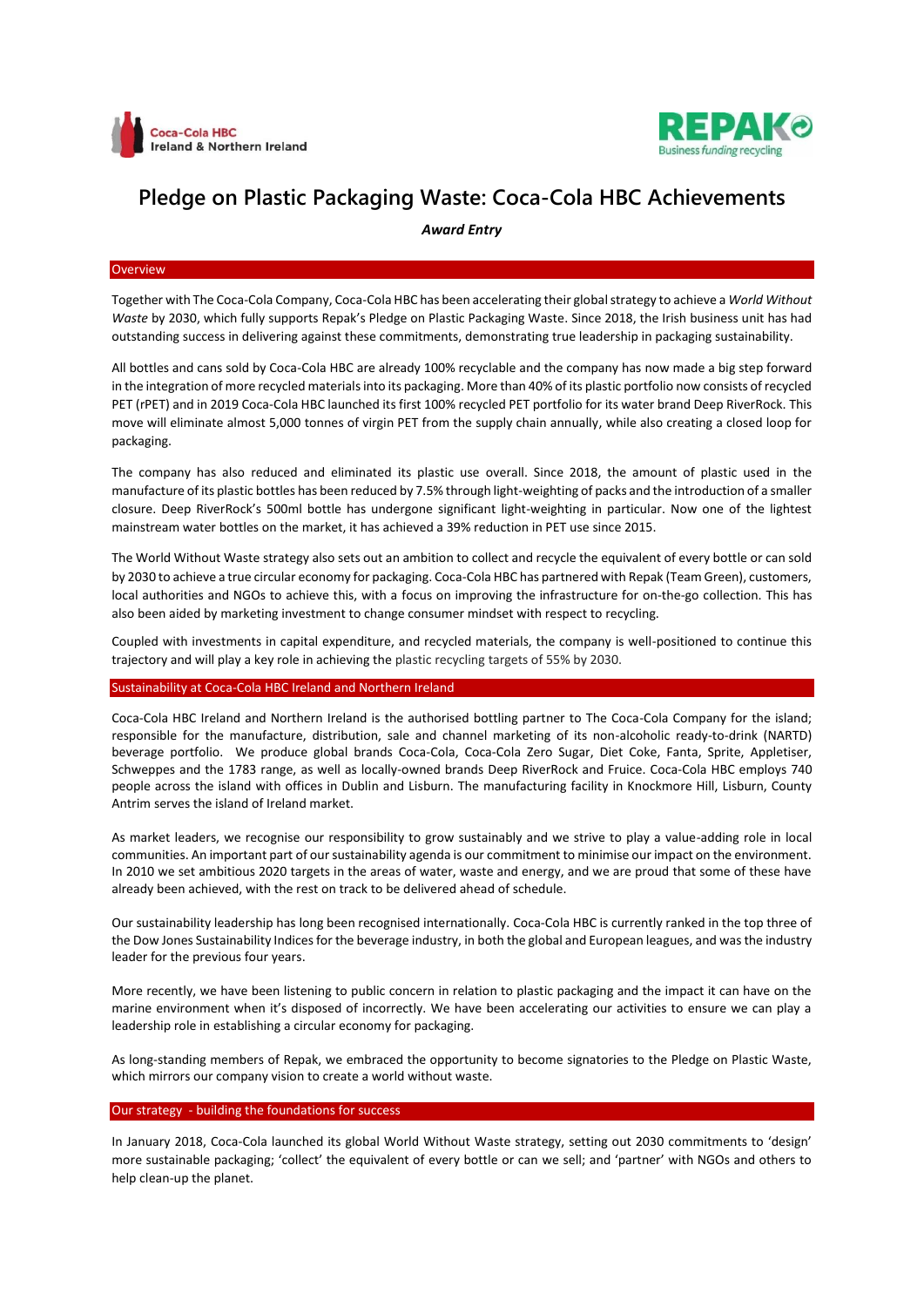

As an *Island of Ireland* business unit, we localised this strategy, and resourced the roadmap to achieve these objectives.

In 2018, we appointed a new Packaging and Sustainability Manager whose primary role is to manage the delivery of Ireland's packaging strategy. She coordinates the newly established Packaging Taskforce; a cross-functional team inclusive of senior representatives from all functions, including supply chain, marketing, finance, public affairs and communications and commercial.

The project is sponsored by our General Manager, who has a personal commitment to packaging sustainability. Progress reports from the Packaging Taskforce are also shared with the senior management team monthly.

The strategy has also been supported by a  $£3.25$ million investment in capital expenditure to establish recycled PET facilities and lightweighting capabilities at our plant in Knockmore Hill, Lisburn.

We have also adopted a holistic approach to sustainability as we understand that targets will only be achieved when we work together. To ensure widespread co-operation and education, we engage in initiatives that heighten employee awareness. One such example was the introduction of new workshop-based learning events through our employee Ambassador Programme. This created an opportunity to

communicate information about our Company's sustainability commitments, share achievements and best practices, and begin working together on joint targets and initiatives.

Sustainability is also kept front-of-mind for all, with inspiring and encouraging communication. Examples include monthly 'Toolbox Talks', and quarterly GM 'Business Briefs', which include environmental updates help inspire employee action.

We have also recently gone live with an internal 'Team Green' campaign to encourage all employees to become signatories to the Team Green pledge and commit to recycling at least one more piece of plastic each week.

Finally, we encourage our employees to share their innovative thinking when it comes to sustainability. Two such examples are; 'WeKnow' a knowledge sharing platform for the 28-country Hellenic Group that enables more effective collaboration between countries on key improvements and lessons learned. In 2019 alone, 53 ideas have been shared by the Irish team. Another innovative programme is 'Ideas for Growth, which is designed to encourage an innovative mindset by recognising and rewarding ideas that will help to continue to grow our business.

### Plastics Pledge - achievements

In 2019, we were proud to become signatories to the **Repak Members' Plastic Pledge**, which aligns with our company commitments to prioritise the prevention of plastic packaging waste by minimising avoidable single use packaging and promoting packaging reuse where possible.

Our initial focus was concentrated on primary packaging, ensuring the full recyclability of our packs. We also continued our journey to reduce the overall plastic needed in our packs. Finally, we began to investigate how we would integrate more recycled PET into our supply chain to create a true circular economy for plastic. Our achievements include:

- All the bottles and cans we sell are **100% recyclable**, with PET and aluminium recognised as some of the most valuable material for recycling collected through kerbside collection. None of our primary packaging contains non-recyclable components.
- We have focused on reducing the amount of plastic in our bottles overall by **'light-weighting'** our packs. Since 2018, we have reduced the plastic used in our plastic bottles by **7.5%** and will achieve a total reduction of 800 tonnes by the end of 2019.
	- o Our most popular Deep RiverRock 500ml bottle has been light-weighted, making it one of the lightest on the market. This pack has achieved a 39% reduction in plastic use since 2015.
	- o We also adopting the 'Best-In-Class' class bottle for our Coca-Cola owned portfolio (which includes Fanta, Sprite and Lilt); the lightest available across the globe. Our 500ml packs have been reduced from 20.7g to 19.9g, a 23% reduction in plastic use since 1994.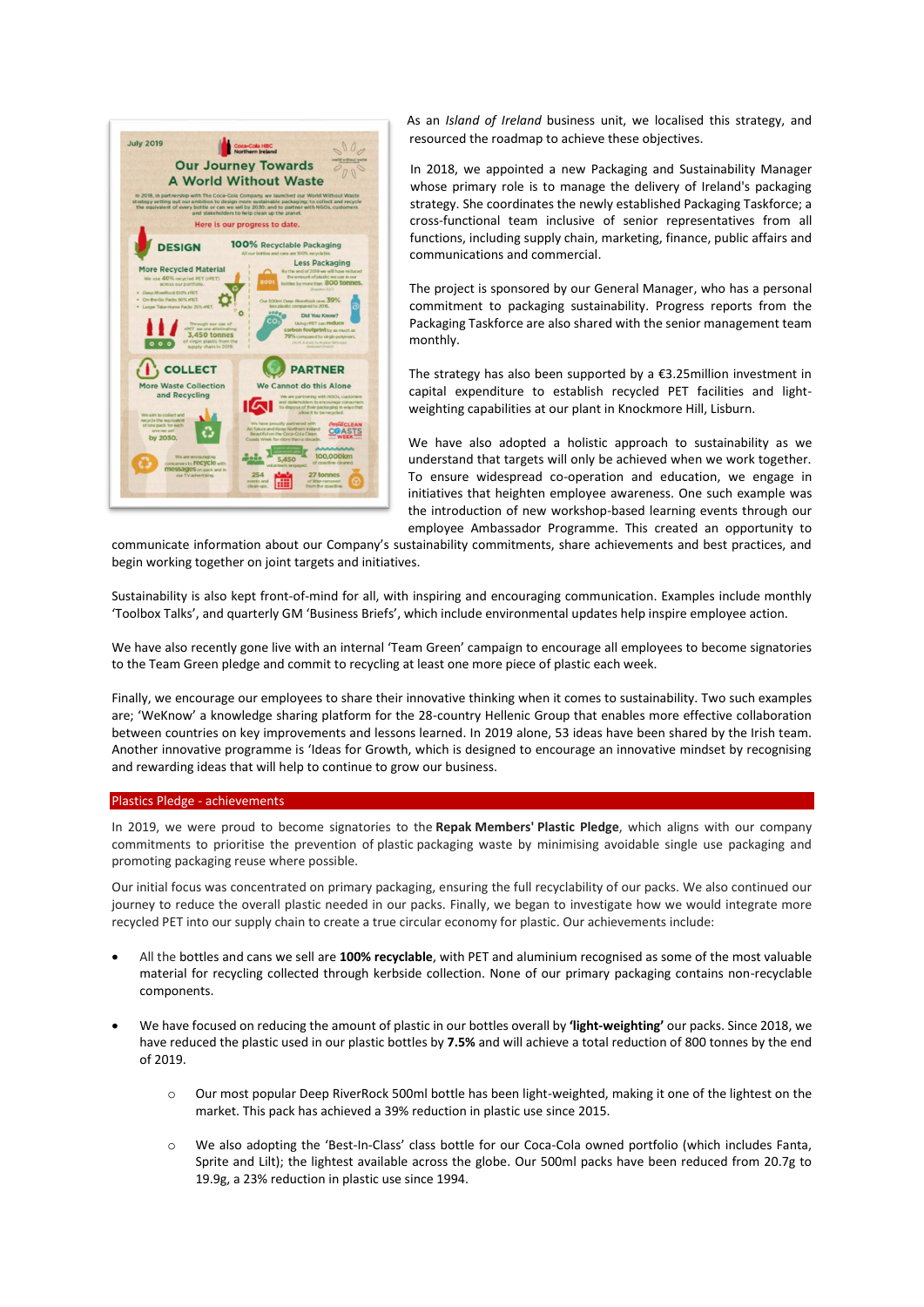We have also invested in **recycled plastic (rPET**), which is significantly most costly than commonly used virgin PET. To date, we have achieved **40% recycled PET** integration across our plastic portfolio. By converting post-consumer waste

into a valuable resource, rPET excels in sustainability, keeping resources in use for as long as possible. We also believe that our investment in rPET will lead to a closed loop for packaging; acknowledging that PET packaging need not become 'waste', but rather material with a value proposition which can use again through effective recycling. A recent study by ALPLA confirms that rPET is one of the lowest carbon-dense packaging types to produce and will reduce the end-to-end carbon footprint of our packs by as much as 79% compared to virgin material.<sup>1</sup>

> In June 2019, our Deep RiverRock water brand introduced its **100% rPET bottle range,** across its full PET portfolio; the first mainstream water brand on the island to adopt a fully recycled PET bottle portfolio. The



move will **eliminate approximately 1,500 tonnes of virgin plastic** from the supply chain annually. This move was endorsed by Minister for Communications, Climate Action and Environment Richard Bruton.

- Our *On-the-Go Packs<sup>2</sup>* now also contain **50% rPET**, while our larger Take-Home Packs contain **25% rPET**. Through this integration of recycled content, we will eliminate **3,450 tonnes** of virgin plastic from the supply chain annually. This is due to be announced in August.
- Our Smartwater brand will also move to a **100% recycled PET** pack by the end of the year.
- World Without Waste also sets out an ambitious target for packaging **collection**. By 2030, we will collect and recycle the equivalent of every bottle or can we sell. To achieve a true circular economy for packaging, we are exploring how best we can support improvements to the existing packaging collection system, with a focus on enhancing infrastructure for on-the-go packaging recovery in particular.
	- We have worked closely with Repak to achieve this ambition. We facilitated meetings with several of our customers to explore how we could work together to expand the reach of Team Green and the recycling machines in particular. Trinity College is one such customer who has increased recycling on campus thanks to the introduction of the Team Green recycling machine. We are also in talks with Dublin Airport to explore opportunities for the recycling machines on site, in collaboration with Repak.
	- o We are empowering our 740 employees to become Team Green Environmental Champions. An internal campaign will run throughout August to encourage all employees to sign up to the Team Green pledge; committing to recycling just one more bottle each week to help achieve future targets.
- Finally, we recognise that we can't do all of this alone, so we are partnering with those groups and stakeholders that can help us have the most impact.
	- o We have worked with An Taisce and Keep Northern Ireland Beautiful for more than a decade on the Clean Coasts programme – supporting volunteers to keep our coastline free of litter. In 2019 the programme saw **27 tonnes of litter removed** from the Irish coastline last year, thanks to 5,450 volunteers taking part in 254 events and clean-ups.
- We are using the **power of our brands** to encourage greater behavioural change and consumer awareness.

**.** 



<sup>1</sup> *ALPLA study by Roland Fehringer, denkstatt GmbH:<http://www.petrecyclingteam.com/en/excellent-co2-balance>*

<sup>2</sup> *Refers to all packs produced in-house from our Knockmore Hill plant; which comprises 93% of our total volume.*